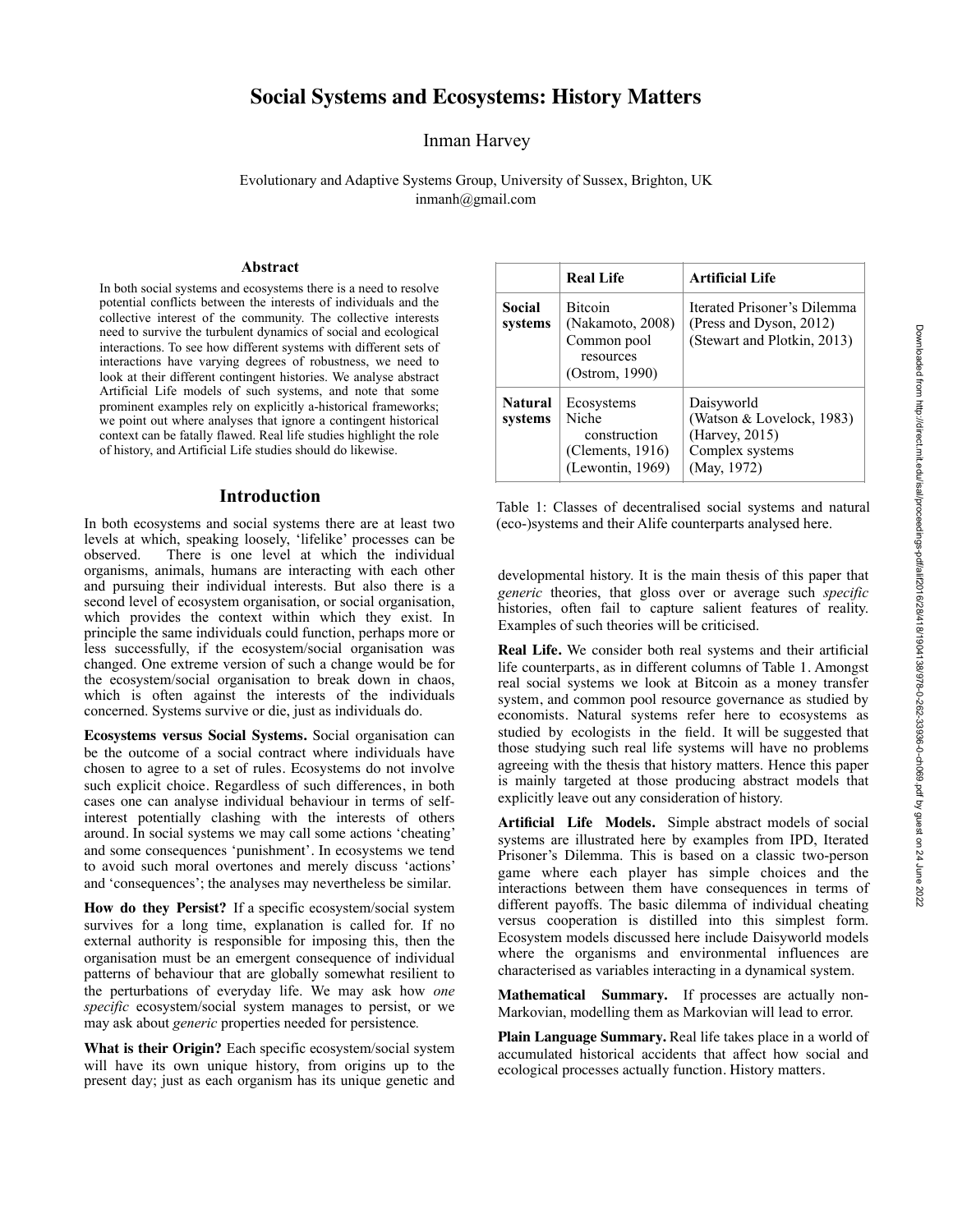# **Artificial Life Models of Governance**

The Introduction to 'Leviathan' (Hobbes, 1651) gives the first known reference to artificial life under that name:

NATURE (the art whereby God hath made and governes the world) is by the art of man, as in many other things, so in this also imitated, that it can make an Artificial Animal. For seeing life is but a motion of Limbs, the beginning whereof is in some principall part within, why may we not say that all Automata (Engines that move themselves by springs and wheels as doth a watch) have an artificiall life?

This introduces the metaphor of a nation state as an artificial man, Leviathan, with different components functioning together as mechanically deterministic parts but forming a living whole. What sort of governance can provide some form of global harmony ensuring cooperation and collaboration between component parts and reconciling any potential conflicts between them? How does some form of social contract arise (and continue to survive) from a natural state of anarchy? Hobbes' answer was for central rule by an absolute sovereign. Though such a sovereign is ultimately driven by his private interests, these are aligned with the public interests in so far as "The riches, power, and honour of a monarch arise only from the riches, strength, and reputation of his subjects".

Here we follow Hobbes' surprisingly modern notion of artificial life, and the use of models such as Automata in the study of real life governance. However we part company with him on his assumption of a need for a central sovereign. Leviathan is Hobbes' exemplar of central authority, but in all further examples we discuss below there is no central authority, no rules for behaviour are imposed from outside.

#### **Distributed Social Systems, Choice, Attractors**

When governance arises solely through interactions between individual participants, different styles of governance can only arise through the different choices they make. Strategies any one individual has for choosing are typically conditional in part on the choices the others have made. These individual choices bind into a social system when there is a stable pattern that persists despite potential disturbances from within or without. In dynamical systems terms, we are looking for the attractors of such systems. There may be many possible such attractors, some more congenial than others to the participants — e.g. with higher payoffs in utilitarian terms.

#### **Ecosystems, Choice, Attractors**

With natural ecosystems we may not be considering the same type of explicit strategies or choices seen in social systems. Nevertheless, a different type of 'choice' is available, a choice of where to locate, which environment to inhabit. Animals may move from valley to hilltop; even plants, over generations, can shift their habitat. In this subtly different sense of choice, the component members of an ecosystem have 'chosen' to coexist in a specific locale where their various interactions (including their own knock-on effects on the environment) allow them to thrive. In the theoretical space of all conceivable ecosystems, there is a multitude of such viable and robust locales that act as potential attractors.

# **Real Social Systems**

We focus here on two classes of real social systems with distributed governance, chosen to illustrate different facets of dependence on history: Bitcoin and common pool resource systems. Such systems are only stable if they are indeed currently near an attractor, which is another way of saying that they recover from small disturbances. We look at how such systems may adapt to changing circumstances over the longer term, and hence the role of historical contingency in how they come to be in one attractor rather than another.

#### **Bitcoin**

In commerce there needs to be common agreement about who paid what to whom; this is often centrally regulated by banks maintaining records. One version of this governance problem is that of verifying money transfers over the internet, and a very different style of solution is provided by Bitcoin (Nakamoto, 2008). Here the maintenance of book-keeping records is distributed, not centralised. The protocol used has to reconcile private interests with public interests; an individual would (dishonestly) benefit by spending the same money twice, but a money transfer system only works if such doublespending is prevented. Roughly speaking, this replaces trust in a sovereign central bank with trust in a majority consensus of multiple independent record-keepers distributed across the internet. This may be compared with a simple natural biological example where consensus amongst bacteria can be achieved via 'quorum sensing' (Miller and Bassler, 2001).



Figure 1: (a) DNA has statistical continuity over phylogenetic history, with noise. Older and newer data both matter. (b) Blockchain is built up systematically with new blocks added at the end, verified by consensus via 'keyfinding' for each addition.

**Blockchains, DNA and Costs.** In Bitcoin the official record of all transactions in recorded history is maintained in a data object called a blockchain. Somewhat like DNA, this is a linear string of digits, meaning it is virtually free and instantaneous to copy. Multiple copies can be distributed widely. Like DNA, it can grow incrementally over time. Unlike DNA, the blockchain of accounting records cannot mutate or have parts excised; the protocol has to maintain accuracy and integrity across all copies of the blockchain as it is updated with new transactions (Figure 1). New transactions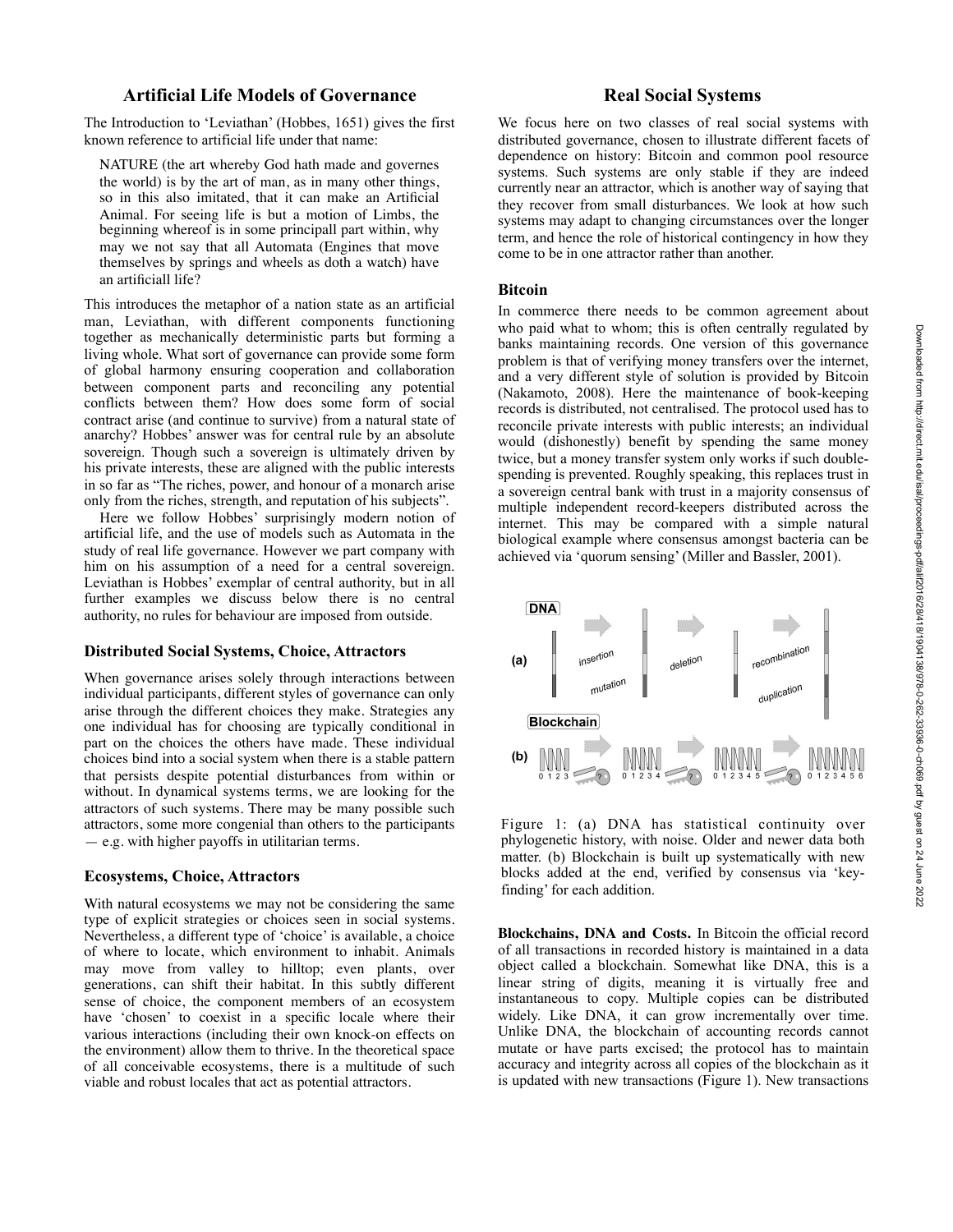are bundled together into a block to be added on to the end of the blockchain; then a deliberately lengthy and computationally expensive process is undertaken by each record-keeper to find a 'key' to validate it. This cryptographically-based key must identify both the old (mutually agreed) transaction history and the new block of transactions. Different record-keepers may have different updates to add (i.e. different new blocks), but the protocol must ensure agreement on just one of these as authoritative.

 With DNA, the stored data is expensive to accumulate. Evolution has selected *for* what is transmitted and preserved, at the expense of numerous other versions that were selected *against*. With blockchains there is also expense, but arising differently in the key-finding exercise; the need for this expense arises from the need to avoid cheating. From a dynamical systems perspective, both with blockchains and with DNA (within a single species) there is maintenance of a steady state far from equilibrium, a steady state that preserves the information across multiple copies. But this is a metastable steady state with possibilities for change and growth, as the history is not only maintained but added to.

 Though blockchain technology is not near cost-free (as some mistakenly think) and has weaknesses discussed below, its subtle use of history makes it a powerful tool with uses that go beyond the financial record-keeping of Bitcoin.

#### **Common Pool Resources**

Bitcoin has distributed, not centralised control. At a different scale, practical working examples of decentralised control can be seen in societies across the world ranging from water authorities in California to shared forest usage in Nepal and Switzerland and shared fisheries in Turkey. These are maintained and policed by the participants themselves rather than imposed by some external sovereign authority. Such 'common pool resources' have been the focus of economist Ostrom (1990). She proposes a list of design principles or 'best practices' that are common to such robust institutions:

- (1)Clear identified boundaries between those people and resources *within* the institution and those *outside*.
- (2)Appropriation rules congruent to local social and environmental conditions.
- (3)All (or most) members share in making or changing rules.
- (4)People who are users (or accountable to them) monitor the appropriation and resource management.
- (5)Sanctions for rule violations are graduated from low to high according to the severity or persistence of violations.
- (6)Conflict-resolution mechanisms are local and rapid.
- (7)External authority, e.g. higher government, does not enforce its own rule contrary to that of the local institution.
- (8)Where there are multiple levels of governance they are organised in multiple nested layers.

 In such common-pool scenarios, unlike Bitcoin, anonymous entry or participation is not possible. The potential for the system to adapt itself according to changing local circumstances further differentiates this from what may be a serious weakness of Bitcoin. All participants have not only a stake in *maintaining* the rules (principles 4 and 6) but also in *changing* them (principle 3). Such adaptation in the governance system needs to be congruent with local social and environmental conditions (principle 2); and the social conditions may include further higher or lower level layers of

governance, overlapping in a nested fashion (principle 8). Within the generic constraints of these 8 principles there is scope for a multitude of possible governance systems each adapted, more or less, to local circumstances and fashioned through a historical succession of contingencies.

# **ALife Models of Social Systems: IPD**

We move from stability, contingency, history in *real* systems to the same issues in ALife models. Recent innovations in IPD (Iterated Prisoner's Dilemma) provide a case study.

**Motivation for IPD Models.** These provide a minimal model of 2 agents ('prisoners') interacting. They must decide on actions independently, but the payoff to each depends on what they both decide, and is designed to provide a conflict between individual and collective gains.

 The supposed story is that they have agreed beforehand to deny everything about some joint crime, but now they are interviewed separately by the police. Each has to decide whether to keep quiet as promised ('Cooperate' with the other prisoner) or make some deal with the police ('Defect'). In terms of utility, they both receive R (say 3) if both Cooperate; both receive P (1) if both Defect; and if one Defects, the other Cooperates the payout is  $T(5)$  to the defector and S (0) to the other. The choice of  $(T, R, P, S) = (5, 3, 1, 0)$  (Figure 2a, following Press and Dyson, 2012) meets the PD condition T>R>P>S that implies whatever agent 2's decision is, agent 1 would gain more by Defecting than Cooperating. The further condition 2R>T+S implies the total payout for both Cooperating, 2R, is higher than the total payment when one Cooperates and the other Defects.

 The rules treat each agent symmetrically, so any difference in outcome depends solely on how their strategies interact. In a single game with no further consequences, each agent maximises their payoff by Defecting, irrespective of the other agent's choice. Hence they both Defect (D), receiving 1 each, whereas if both Cooperated (C) each would have received 3.

 If such games are iterated indefinitely, in the IPD, then each agent's actions may influence future responses. Under some circumstances a regime of Cooperation for mutual benefit can arise; IPD studies usually focus on just what conditions allow this and discourage cheats (i.e. Defectors). Such conditions provide counter-examples to Hobbes' intuition that only a sovereign authority can guarantee a mutual Commonwealth.

**Tit for Tat, TFT.** A typical class of IPD strategy depends (either deterministically or probabilistically) on memory of the previous choices made by each agent in the previous N rounds,  $N \geq 1$ . Tit for Tat (TFT), for example, is the memory-1 strategy where an agent copies the action that the other agent took in the previous round (Axelrod, 1984; Figure 2b). Tit-for-Two-Tats is the memory-2 strategy where an agent only defects if the opponent defects twice in a row. More generally a memory-N strategy can be specified as a table with 4^N cells, relating to 4 possibilities CC, CD, DC, DD (for own +opponent choices) on N previous rounds, each cell specifying the probability that C will be chosen by this agent in the new round. For example, TFT with memory 1 has these probabilities of Cooperating, dependent on the previous round: CC 100%, CD 0%, DC 100%, DD 0%.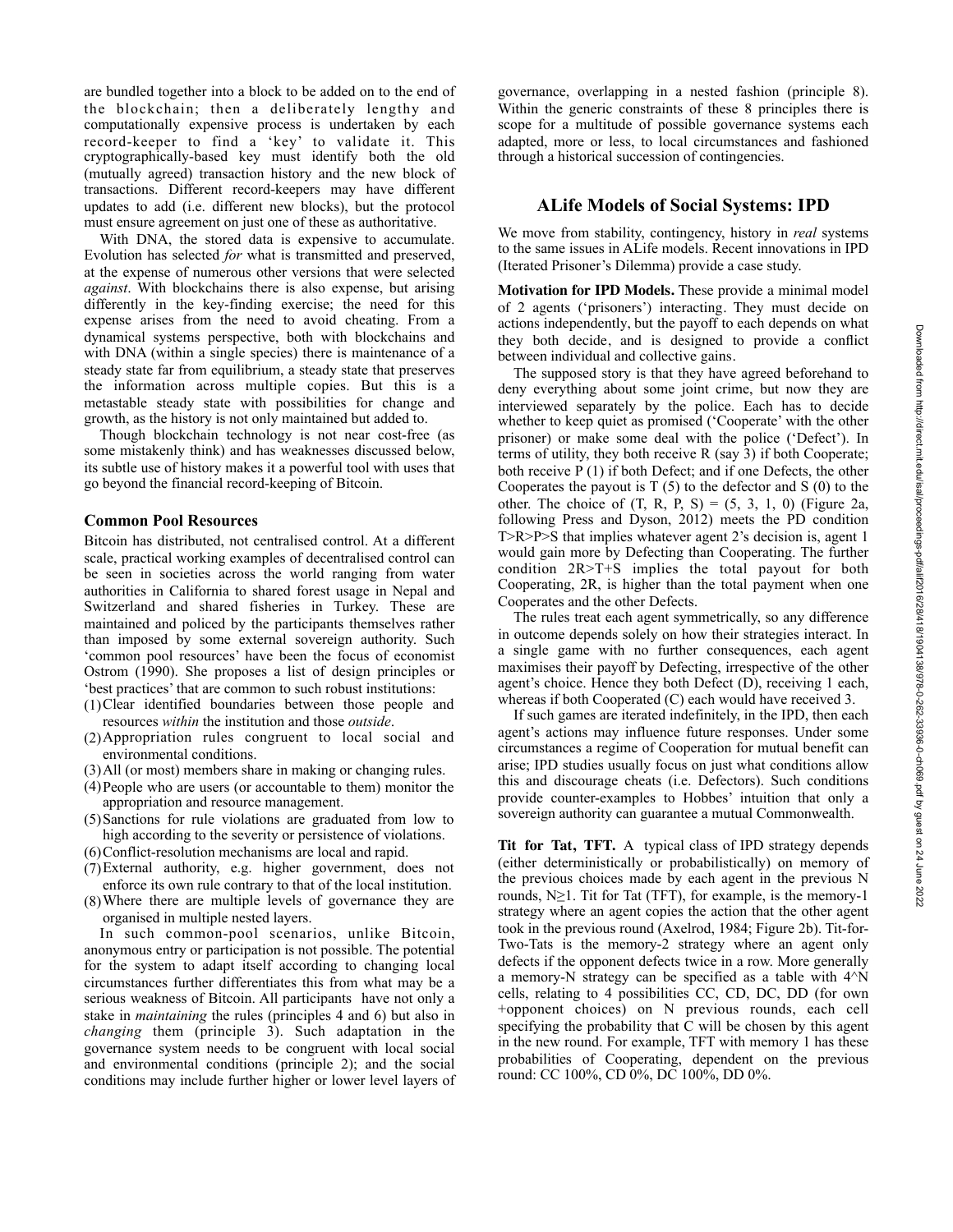

Figure 2: (a) The IPD payoff table (Press and Dyson, 2012). (b) Tit-for-Tat players differentiate into  $TFT_C$  or  $TFT_D$ (opening play C or D). Different varieties meeting (upper square) lead to 3 different end-attractors, average scores of (3,3), (1,1) and (2.5,2.5) (i.e. average of (5,0) and (0,5), lower square). The weighted (25%, 25%, 50%) average of all these attractor scores is different yet again, (2.25,2.25).

#### **Historical and A-Historical Agents**

Such memory-1 strategies depend explicitly on short-term memory of the previous round; but they also depend on longterm history of starting conditions, since the very first move makes a difference, say C for  $TFT_C$  or D for  $TFT_D$ . There are two possible routes to finesse this issue, the first being to acknowledge that  $TFT_C$  and  $TFT_D$  are indeed two different strategies with different consequences (Figure 2b). Only when TFTC meets another TFTC does the virtual circle of Cooperation take off. If both are instead TFT<sub>D</sub> then a vicious circle of Defection takes over. A TFT $<sub>C</sub>$  meeting TFT $<sub>D</sub>$  results</sub></sub> in alternating CD, DC choices. The starting conditions have a permanent effect on which basin of attraction is entered.

 A second way to finesse this issue is to arrange affairs so that initial conditions eventually become irrelevant, and this could be the case with sufficient noise in the system. If with high enough probability a choice is accidentally reversed, then over enough iterations of IPD all possible basins of attraction will be visited. In a classic early Alife paper (Lindgren, 1991) explicitly used this method. There is a cost to be paid for finessing matters this way, however:  $TFT<sub>C</sub>$  and  $TFT<sub>D</sub>$  are now indistinguishable in such a theory, despite the fact that over any finite run they typically have totally different behaviours.

 In principle the IPD game iterates for an arbitrary number of rounds, not known in advance. If both players know it to be the final game, this becomes a one-shot PD where both must rationally Defect. In turn, the penultimate game falls to the same analysis, and so on back to the first. An infinite series of rounds avoids this trap, but is impossible in practice. But we can have a finite, non-predetermined, number of rounds by arranging *after* each iteration a small (e.g. 1%) chance that it is *then* deemed to be the last. Then if any noise (as introduced by Lindgren) is small in comparison to this 1%, strategies such as  $TFT_C$  and  $TFT_D$  will be visibly seen to operate in different basins of attraction. Real world scenarios typically resemble this pattern rather than the infinite-iteration limit. For such real world scenarios, the history will matter.

 This distinction between historical and a-historical agents is the central focus of this paper. Behaviour of the latter depends

only on recent short-term events held in 'memory', whereas the former also depends on one-off longterm origins in history. Crudely, this can be related to different perspectives from Biology and Physics. Typically many biologists are interested in a specific species or ecosystems with a specific evolutionary history (which we can relate to  $TFT<sub>C</sub>$  or  $TFT<sub>D</sub>$ ). In contrast physicists, broadly speaking, may be happier making broad generalisations across some arbitrary range of entities (which we can relate to Lindgren's TFT); often this makes the mathematics more tractable. Taken to extremes, this can result in broad statements that are generically true about "all possible organisms" assuming ergodicity, thus including extant organisms on this planet together with all extinct organisms, and indeed all conceivable organisms on all conceivable planets; but nevertheless misleading about any one specific non-ergodic organism. What is true about generic a-historical IPD agent TFT can be false about  $TFT<sub>C</sub>$  or  $TFT<sub>D</sub>$ .

#### **Press and Dyson**

A recent ground-breaking IPD paper (Press and Dyson, 2012), displayed a novel class of memory-1 ZD (Zero Determinant) strategies. These allow an agent — provided it no longer had the simple ambition to maximise its own payout that traditionally is expected in IPD — to tailor its strategy to guarantee that the opponent's payout will average some value such as 1.5 (between P and R) regardless of how the opponent responds. Or such an extorting agent can guarantee that the excess of payoff above P will be shared in unequal proportions such as 3:1. The details of these ZD strategies are not discussed here. They are highly novel and counterintuitive and are acknowledged by others to be valid, given the context; but many of the conclusions Press and Dyson drew have been shown to be misplaced (Stewart and Plotkin, 2013). We summarise these points, then go even further in questioning the validity of their Markovian assumptions..

**Extortionate ZD Strategies.** Suppose agent\_X chooses an extortionate ZD strategy that gains a bigger proportion of the excess rewards (above a base-level of P) regardless of agent Y's responses. Then if agent Y is an optimising player that adjusts strategy so as to increase its own payoff (Press and Dyson call this an evolutionary player) the result is that agent\_X scores even higher. The erroneous implication Press and Dyson draw is that in an evolutionary scenario where multiple strategies are competing against each other, such extortionate strategies will triumph and dominate. As Stewart and Plotkin (2013) and other commentators point out, this is not so. If extortionate players came to dominate an evolutionary scenario, they will typically be competing with similar extortionate strategies. If agent\_X and agent\_Y are both forcing their excess payout (above  $P=1$ ) to be 3 times greater than their opponents, this is neatly resolved by the excess being 0 for each, the (1,1) score of mutual Defection.

**Generous ZD Strategies.** It turns out that so-called Generous ZD strategies — that roughly speaking do the opposite of extortion in making sure that differential benefits mostly accrue to their opponents — will dominate in an evolutionary scenario. Such Generous strategies behave optimally against other Generous strategies, and also replace non-cooperative ZD strategies (Stewart and Plotkin, 2013).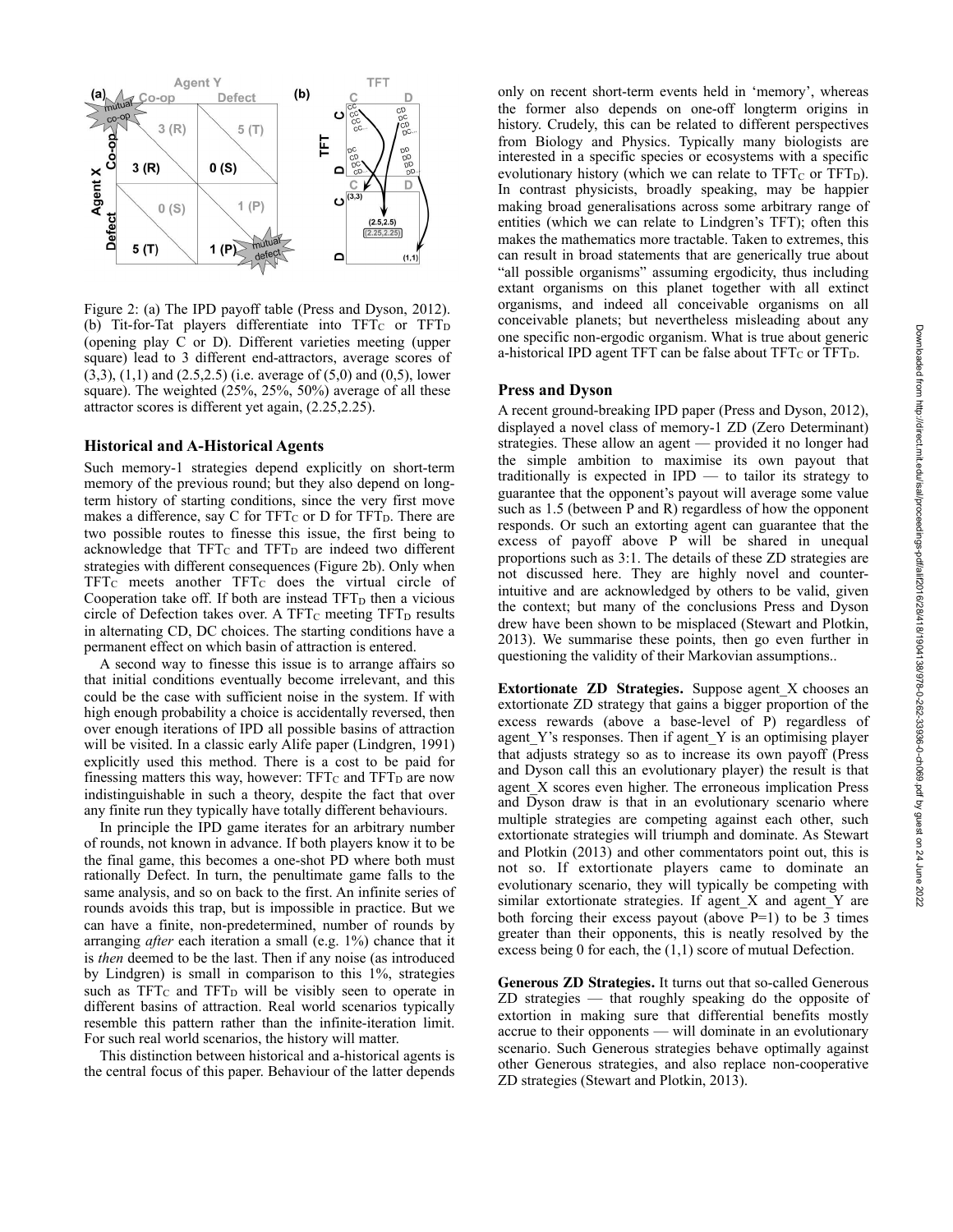## **Such ZD Strategies Ignore Historical Contingency**

The main contribution of this paper to this novel development in IPD studies is to point out what other commentators have apparently missed: this whole class of ZD strategies, whether extortionate *or* generous, has been set up to be a-historical and hence to be largely irrelevant as models of human (or animal) strategies; since these are typically historical, contingent and contextual. Press and Dyson (2012) explicitly set up their ZD strategies to use the same finesse Lindgren (1991) uses, as discussed above, to average over all possible contingent longterm histories; they focus on generic strategies dependent on short-term memory alone. Indeed, they go further than Lindgren in showing that such Markovian assumptions allow any memory-N strategy to be generically equivalent to (some other) minimal memory-1 strategy.

 Their proof covers the TFT strategy averaged over all possible histories, but fails cover a  $TFT_C$  strategy, even with its short history of a single first move. *A fortiori*, such IPD results have even less relevance to the real world when e.g. analysing the mating behaviour of *this* specific butterfly, with its long evolutionary and ecological history of multiple overlapping constraints as context; or when analysing the governance system for *that* Turkish communal fishing arrangement, with its long social and cultural history of multiple over-lapping polycentric social contracts. Ostrom (1990) explicitly mentions congruence with local social and environmental conditions among her design principles observed in long-lasting common pool governance systems, and this historical contingent contextually is what is stripped away in such generic mathematical proofs. Mathematically, one cannot analyse non-Markovian processes as if they were Markovian.

### **Real Ecosystems**

We now consider the systems in the lower row of Table 1, starting with a minimal overview of real ecosystems.

**Ecological Succession.** This is the observed process of change in structure of an ecological community over the medium to long term. For instance after a mass extinction a typical sequence is for a few species of plants and animals to initially return; then successive new organisms arrive, building on what is already there in what Ostrom might want to call multiple nested polycentric layers in analogy to her social systems. In some cases this may be a somewhat predictable succession towards a final 'climax community' (Clements, 1916); but more recent ideas tend to take account of the many historical contingencies involved, including the varied feedbacks through knock-on environmental effects, and see a more unpredictable picture of 'alternative stable states' (Lewontin, 1969). In the short-term an ecosystem is in a stable steady state, but in the longer term it is somewhat accidental which one of many such possible equilibria it is, and what range of fellow organisms it contains.

**Niche Construction.** Such theories emphasise that organisms may not be merely accepting or selecting (through moving to) their specific environment; they may also have an active role in changing it (Laland and Sterelny, 2006).



Figure 3: No-feedback scenario: environmental perturbation S (solar output) directly affects local env. T (temperature) which directly affects organism D (daisies). (a) D assumed to have steady-state dependency, 'hat-shaped' function of T, giving limited zone of viability. (b) D-viability (binary yes/ no) plotted against perturbation S (here scaled to match T).

### **ALife Models of Ecosystems**

Daisyworld (DW) models (Watson and Lovelock, 1983; Harvey, 2015) offer a simplified vision of how organisms and environment interact in some sense cooperatively. This can be compared to a very basic form of niche construction.

**Motivation for Daisyworld Models.** These are not widely known, and where known largely misunderstood (Harvey, 2015). The rationale is to model a number of types of organisms (e.g. one being 'daisies' D) that can survive within a limited range of local environmental conditions (e.g. one being 'temperature' T). Collective survival of an ecosystem of different organisms means *all* of them are currently viable in their local environment; *robustness* of an ecosystem is measured in terms of how wide a range of perturbing environmental conditions it can survive; e.g. an external 'sun' S creating hotter/colder conditions. An organism may have some local environmental effect (e.g. the albedo of a black daisy may raise local temperature), and *complexity* is measured as the number of such different effects within the ecosystem. The key DW result is that more such *complexity* leads to greater ecosystem *robustness*.

We demonstrate this, starting from the simplest ecosystem with a single species; for equations see Appendix A. Figure 3 shows schematically the basic influence of environment T on an organism D. Figure 4 shows the consequence of further adding an effect from the organism D onto the environmental variable T. The consequence is to extend, i.e. widen the range of solar forcing (perturbing external effect S) for which the organism is viable (Harvey, 2015). Here the effect is positive (e.g. the albedo of a black daisy increases local temperature) the solar viability range is extended towards lower values than otherwise. A negative effect (e.g. white daisies tend to reflect heat and decrease temperature) would extend the solar viability range towards higher values.

Plus and Minus, Rein Control. Further, if both variants are potentially available with both positive *and* negative effects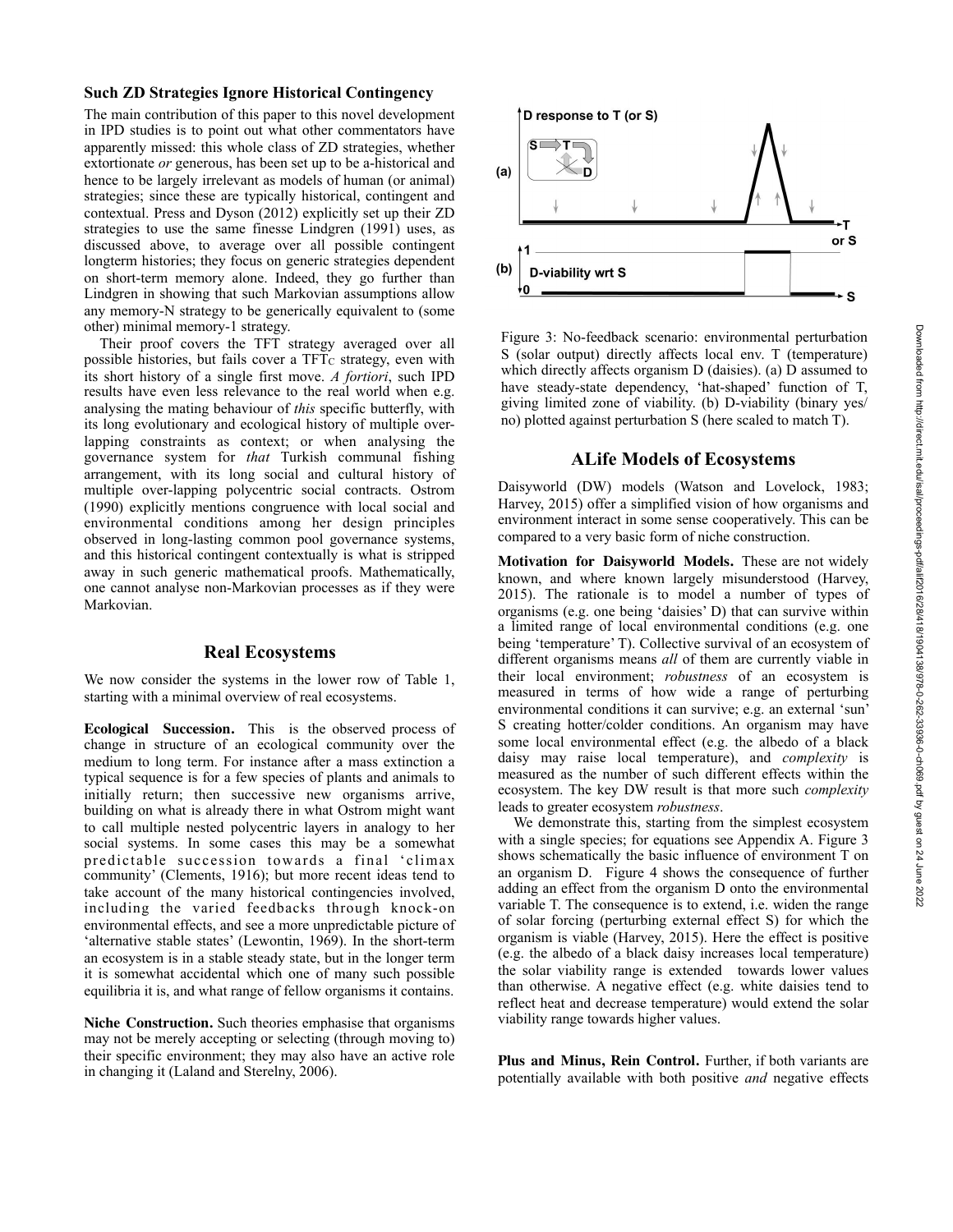

Figure 4: As Fig. 3 plus a further influence of D on T (here positive, black daisies increase temp.) (a) Peak response of D to changes in S is shifted, with a hysteresis loop. (b) Dviability zone is extended (here to the left) by a buffer zone, only effective if entered from high S values, and not low ones.

on the local environmental variable, temperature, they will collectively expand their joint eco-niche, as seen in Figure 5. This phenomenon depends on some basic assumptions spelt out in Appendix A; each variant, black or white, largely determines its own local temperature but with some 'leakage' between them in their shared environment. In this model, interactions between different 'species' such as  $D_B$  and  $D_W$  are only mediated via environmental variables, rather than through e.g. direct predation of one on the other. The results here, and developed further in Harvey (2015), demonstrate that any changes in viability range (for  $D_B\&D_W$ , or  $D_B$ ,  $D_W$ individually) always increase the range and never decrease it.

 The expanded viability range takes the form of hysteresis loops as in Figure 5b. If the external perturbing force, here S, changes slowly, then which of the upper (viable) or lower (non-viable) arms of such loops is followed depends on which direction they are approached. In this sense history matters.

 This is an example of 'rein control' (Clynes, 1969; Harvey, 2004). Clones observed a pattern when natural organisms exhibit homeostasis in response to external forces threatening viability both from above and below (e.g. both 'too hot' and 'too cold'). Rather than one mechanism responding in two directions, he noted two mechanisms each responding in one direction only. Since reins of a horse have this same property, each pulls but does not push, he called this 'rein control'.

 This is further related to Le Chatelier's principle (Le Chatelier and Boudouard, 1898) as known to chemists and economists. This principle asserts that when any system in equilibrium is disturbed the system will adjust itself so as to (at least partially) nullify the effect of the change. A practical application of this principle is the use of a *buffer solution* which resists changes in pH when acid or alkali is added. These can be designed by chemists (Scorpio, 2000), or seen naturally where the *bicarbonate buffering system* regulates pH of blood in humans or other animals (Krieg et al., 2014).

#### **Multidimensional Daisyworld**

So far we only considered one environmental variable at a time: say temperature in DW, pH in the buffering examples.



Figure 5: As Fig. 4 plus white daisies  $D<sub>W</sub>$  affect negatively their local temp  $T_W$  as well as black daisies  $D_B$  affecting positively  $T_B$ . (a) shows steady-state values of each D (b) shows viability of  $D_B\&D_W$  (simultaneously viable), against S.

What if two or more such variables are simultaneously relevant, e.g. both temperature and pH?

 We can answer this within any very simple, abstract class of ecosystem models where (any number of) 'organisms' are modelled by 'hat-shaped' viability functions of (any number of) environmental variables; and in turn the organisms have any effect of any kind, positive or negative, on each or all of the environmental variables. In such cases it has been shown in the 'Gaian Regulation Theorem' (Harvey, 2015) that hysteresis loops or buffer zones as illustrated above exist regardless of the dimensionality of any such system. Perturbations in any number of dimensions will tend to be countered so as to widen — and never lessen — the viability range of any disparate group of organisms in an ecosystem, or of individuals in a corresponding social system.

 As an abstract example, Figure 6a shows 8 groups of 8 species in clusters of narrow preferences for 3 environmental variables. In the absence of DW feedbacks at most one such group could be viable since the small viability spheres do not intersect (only P, V spheres shown here). If we add DW effects, different for all 8 members within each group, then when an external perturbation happens to pass the neighbourhood the whole group of 8 becomes jointly viable with a viability radius greatly expanded (from 0.05 to 0.218 for effect size 0.4; details in Appendix B). The expanded viability spheres (as V-sphere in Figure 6b) may now overlap and (depending on environmental history) several such groups may become simultaneously viable. If the effect size were increased to  $0.8$ , the mid-value perturbation C  $(0.5, 0.5, 0.5)$ would be within all 8 potentially expanded spheres, allowing all 64 (8x8) species with diverse environmental limits and diverse effects to be simultaneously viable.

 This proof of principle still only has 3 dimensions of environmental variables, and is symmetrically set up to demonstrate an effect. Real systems will typically have more dimensions and be highly asymmetrical and locally varied, with convoluted overlaps of basins of attraction. Nevertheless we can see that different perturbation trajectories may result in very different ecosystems. Trajectories matter, history matters.

 Such meandering paths through ecosystem-space can be compared with meandering evolutionary paths through DNA-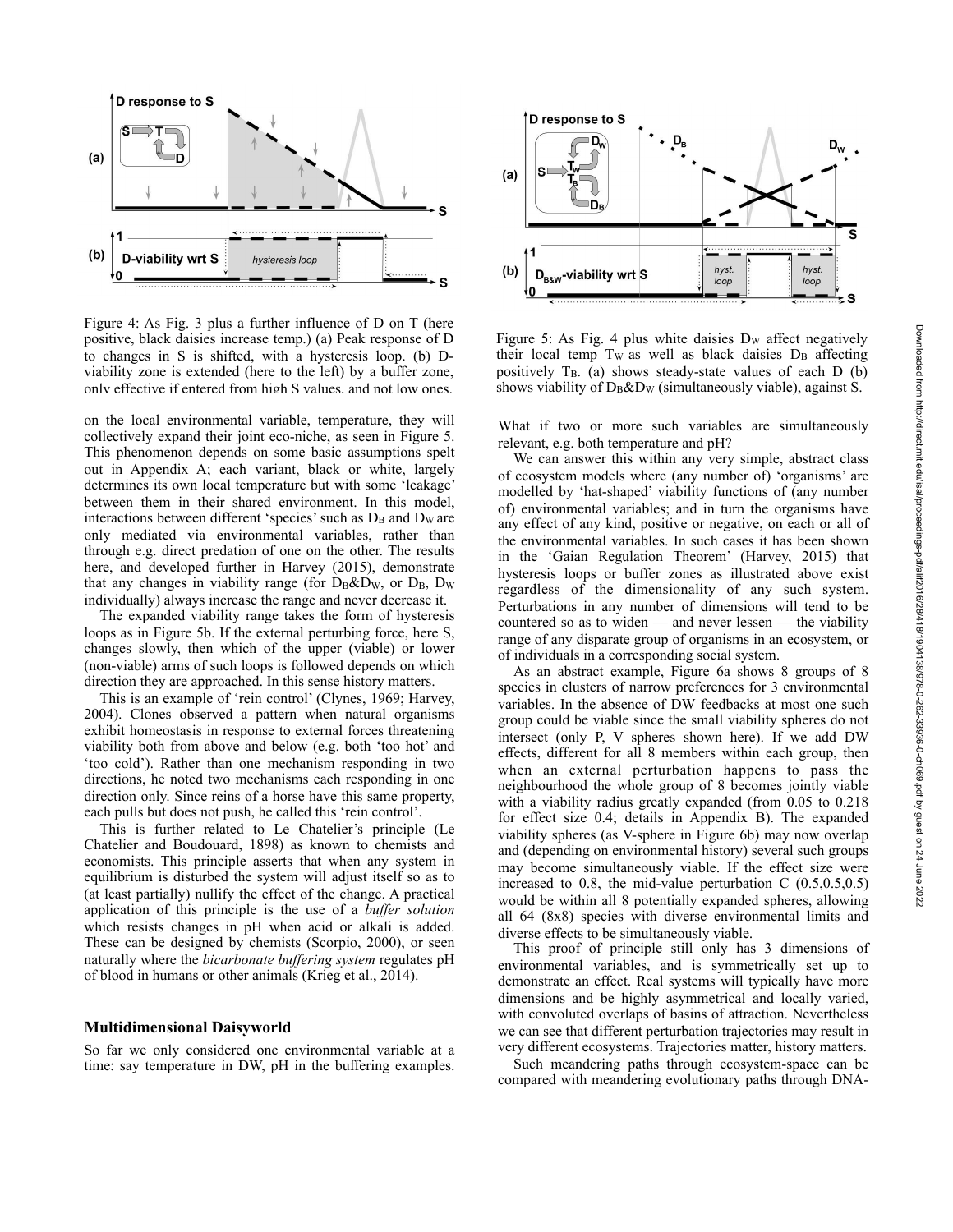

Figure 6. (a) 3 dimensions of external env. perturbations. P is group of 8 species, preferred env. (0.4,0.4.0.4), viable within radius 0.05 of this as shown by P sphere. Similar groups centred on Q, R…W, at corners of cube. Arrows show a possible trajectory of external perturbation. (b) This passes through viability zone of group V, DW effect consequently expands its viability radius to 0.218. See Appendix B.

space, and some degree of resemblance is not entirely accidental. From a high-level perspective the viability functions of DW can be related to the survival focus of Darwinian evolution. The natural settlement into attractors of the broad class of dynamical systems that is multidimensional DW relates directly to the natural selection of Darwinian evolution. Indeed the latter may be seen as a special case of the former. They both have surprising and counter-intuitive consequences; for instance an increase in an effect that *increases* the range of DW robustness usually *decreases* Darwinian fitness (Harvey, 2015).

#### **Where an A-Historical Analysis Differs**

The analysis of ecosystems in terms of DW, as presented here, is controversial (Harvey, 2015). One influential analysis (May, 1972) of an even broader class of 'any large complex system' (that includes multidimensional DW) purports to contradict it, proposing that, after some critical number of variables is exceeded, such systems are inherently unstable. Three mathematical flaws in this analysis have been previously exposed (Harvey, 2011). We here go further in identifying these flaws as arising from an a-historical analysis that resembles the a-historical analysis of IPD (Press and Dyson, 2012; Stewart and Plotkin, 2013).

 May (1972) picks out an arbitrary equilibrium point of a large complex system and analyses its properties. This arbitrary choice, together with other explicit or implicit assumptions he makes, allows one to draw general conclusions; as the system gets larger, the chance that this specific equilibrium is stable tends towards the vanishingly small. This part of May's argument resembles creationists' arguments about the improbability of the 'irreducibly complex'. But the fact that the probability of an arbitrary lottery ticket being a winner becomes arbitrarily small as the lottery itself gets arbitrarily big does not stop there being a winning ticket, or indeed many such.

 A dynamical system left to its own devices will naturally head towards a stable equilibrium, such a 'winning ticket'; any unstable equilibrium will only be briefly observed. As external conditions change, such a system inevitably passes through a sequence of metastable states. Thus any observed equilibrium is almost inevitably a stable one; which

equilibrium it is depends on the history of the system. May's analysis of a generic a-historical equilibrium state has little relevance for the analysis of specific, observed, historically contingent equilibria (Harvey, 2011). Likewise the analysis by Press and Dyson (2012) of extortionate ZD strategies for IPD, or of Stewart and Plotkin (2013) of generous ZD strategies, has little relevance for historical contingent strategies such as TFT<sub>C</sub> or TFT<sub>D</sub>.

#### **Conclusions**

Crudely speaking, biology equals physics (and chemistry) plus history — stability in the short term plus the contingent context arising from an extended history of stability. More elegantly put, "Biology has always occupied a middle ground between the determinism of classical physics and the uncertainties of history" (Smith and Morowitz, 1982). When the physics of short-term stability is the focus of attention to the exclusion of contingent history, key concerns that can characterise complex systems can be missed.

 It may be more than a coincidence that Press, Dyson, Stewart, Plotkin and May, variously cited and criticised above, all come from physics backgrounds. Another physicist, Rutherford (Birks, 1962), is quoted as saying "All science is either physics or stamp-collecting". If the latter is interpreted as contingency, it need not be taken as derogatory; this is not only important for understanding real biology and social science but equally so for Artificial Life models of these.

 In biological systems internal DNA is one obvious marker of a history, but other external markers may also be crucial. In polycentric social contracts (Ostrom, 1990) there may be multiple overlapping simultaneous systems of governance; likewise in polycentric organisms, polycentric ecosystems. Adaptations (and neutral changes) in any one system layer are within (and constrained by) the contingent current context of the others. Complexity of the whole arises through such adaptive/neutral trajectories through history, and cannot be explained a-historically.

 A specific novel observation in this paper, apparently not noted by other commentators, is that the recently discovered extortionate ZD strategies in IPD (Press and Dyson, 2012) , together with their generous cousin strategies (Stewart and Plotkin, 2013), have very little relevance to any biological or social studies of cooperation because they are all avowedly ahistorical. Their Markovian assumptions are mathematically powerful but implausible as models of reality. The same applies to May's (1972) analysis of large complex systems.

 In passing we have noted that the blockchain of Bitcoin in its present form cleverly maintains the global history of transactions, and the full history is needed to establish the current state of accounts; in this sense the blockchain is historical. However the institutional framework of Bitcoin currently has no mechanism for adaptive change as per Ostrom's principle 3; Bitcoin itself is a-historical.

 Successful real social systems and ecosystems have a history of adapting to circumstances, and this gives context to their current stability. Artificial Life models should reflect this, and there are currently many promising research areas that give scope for developing currently deficient a-historical models to take account of such contingency. History matters.